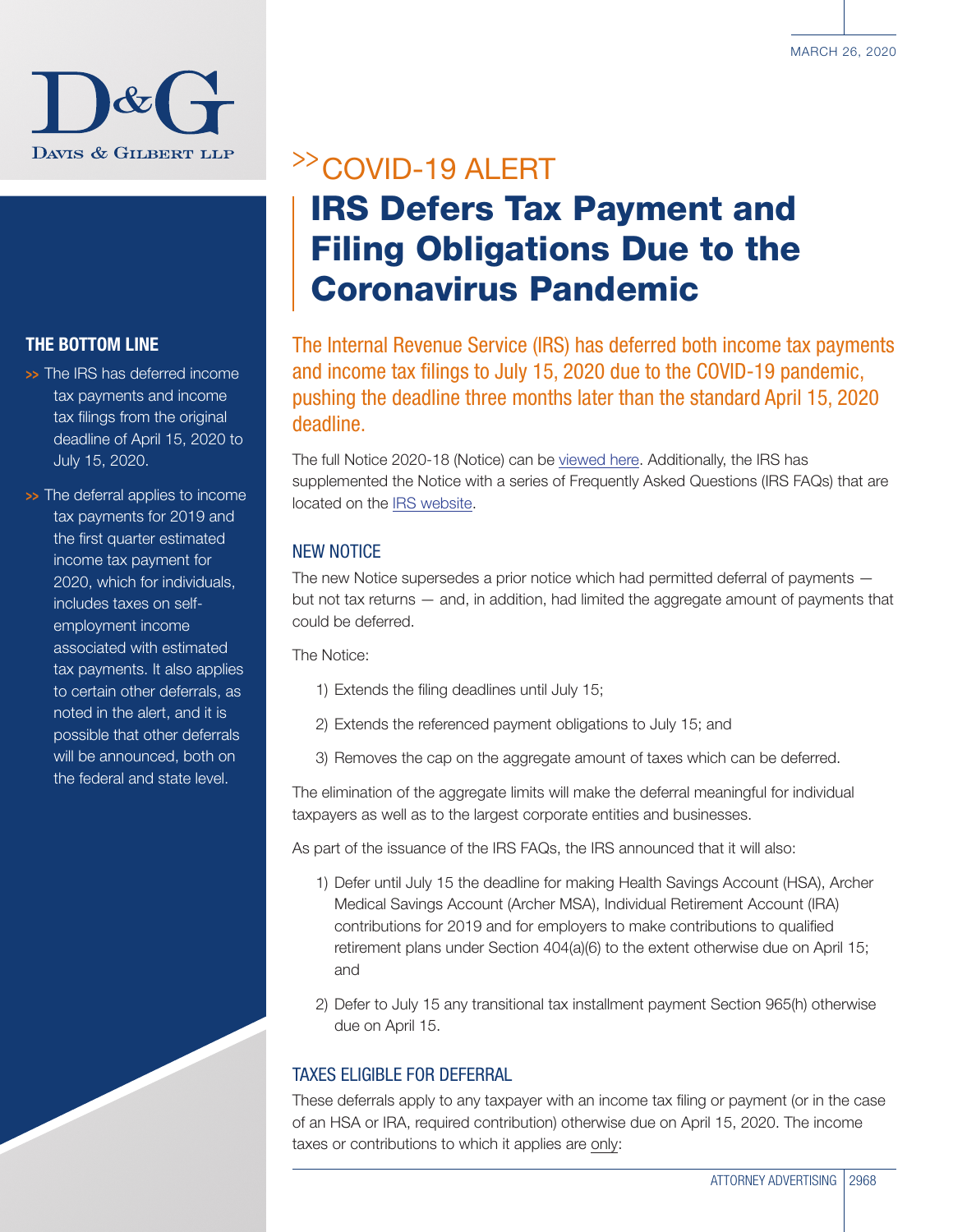

- 1) Income tax payments for the 2019 taxable year (including payments relating to BEAT) of the taxpayer otherwise due on April 15, 2020 and related income tax filings;
- 2) HSA, Archer MSA, IRA and Section 404(a)(6) qualified retirement plan contributions for the 2019 taxable year otherwise due on April 15, 2020; and
- 3) The first quarter estimated income tax payment of 2020 income tax, otherwise due on April 15, 2020. (This includes, for individuals, taxes on selfemployment income associated with estimated tax payments.)

The Notice does not appear to permit deferral of the second quarter estimated tax payment for 2020 otherwise due on June 15, 2020 and the IRS confirmed in the IRS FAQs that the second estimated income tax payment for the 2020 tax year is still, as of now, due on June 15.

Currently, the estimated tax payment dates appear to have been changed to:

- 1) For the second quarter 2020: June 15, 2020
- 2) For the first quarter 2020: July 15, 2020
- 3) For the third quarter 2020: September 15, 2020
- 4) For the fourth quarter 2020: January 15, 2021

It is possible that future clarification will postpone the June 15 payments as well.

The deferral does not apply to other tax payments and deposits, including the normal filing, payment and deposit of both payroll and excise taxes otherwise due on April 15.

The only estimated tax payments that are deferred relate to the 2020 tax year. Nothing in the relief being granted by the IRS changes a taxpayer's obligation to have satisfied its estimated income tax payment and filing requirements for the 2019 tax year. The normal rules for failing to have complied with those rules and the relief from any penalties are still applicable.

The IRS FAQs clarify that the Notice does allow deferral for fiscal (noncalendar) tax years ending in 2019 to the extent the due date (whether the original due date or an extension) is on April 15, 2020.

The IRS also has stated that the IRS Form 4868 filing deadline for an individual to obtain an extension of time to file an individual income tax return has also been postponed until July 15. However, the final date — October  $15 -$  to which a return filing deadline may be extended remains unchanged. However, no extension forms need to be filed by an individual on April 15 in order to obtain an extension until July 15. If an individual cannot meet the July15 filing deadline, that person will need to file an

extension form by that date in order to obtain an extension until October 15.

In addition, the IRS clarified that:

- 1) The April 15 deadline to take back excess deferrals into a retirement plan during 2019 remains unchanged; and
- 2) The deadline for IRS Form 4466 (corporate application for quick refund of estimated tax overpayment) is not postponed.

#### **SPECIFICS**

The IRS FAQs clarify that the Notice postpones the filing and payment of Federal income taxes reported on the following forms:

- >>> Form 1040, 1040-SR, 1040-NR, 1040-NR-EZ, 1040-PR, 1040-SS
- >>> Form 1041, 1041-N, 1041-QFT
- >>> Form 1120, 1120-C, 1120-F, 1120-FSC, 1120-H, 1120-L, 1120-ND, 1120-PC, 1120-POL, 1120-REIT, 1120-RIC, 1120-SF
- >>> Form 8960 (net investment income)
- >>> Form 8991 (relating to BEAT)

With respect to Form 990-T, if that Form is due to be filed on April 15, then the filing deadline has been postponed to July 15.

It is important to remember that the following have not been postponed: